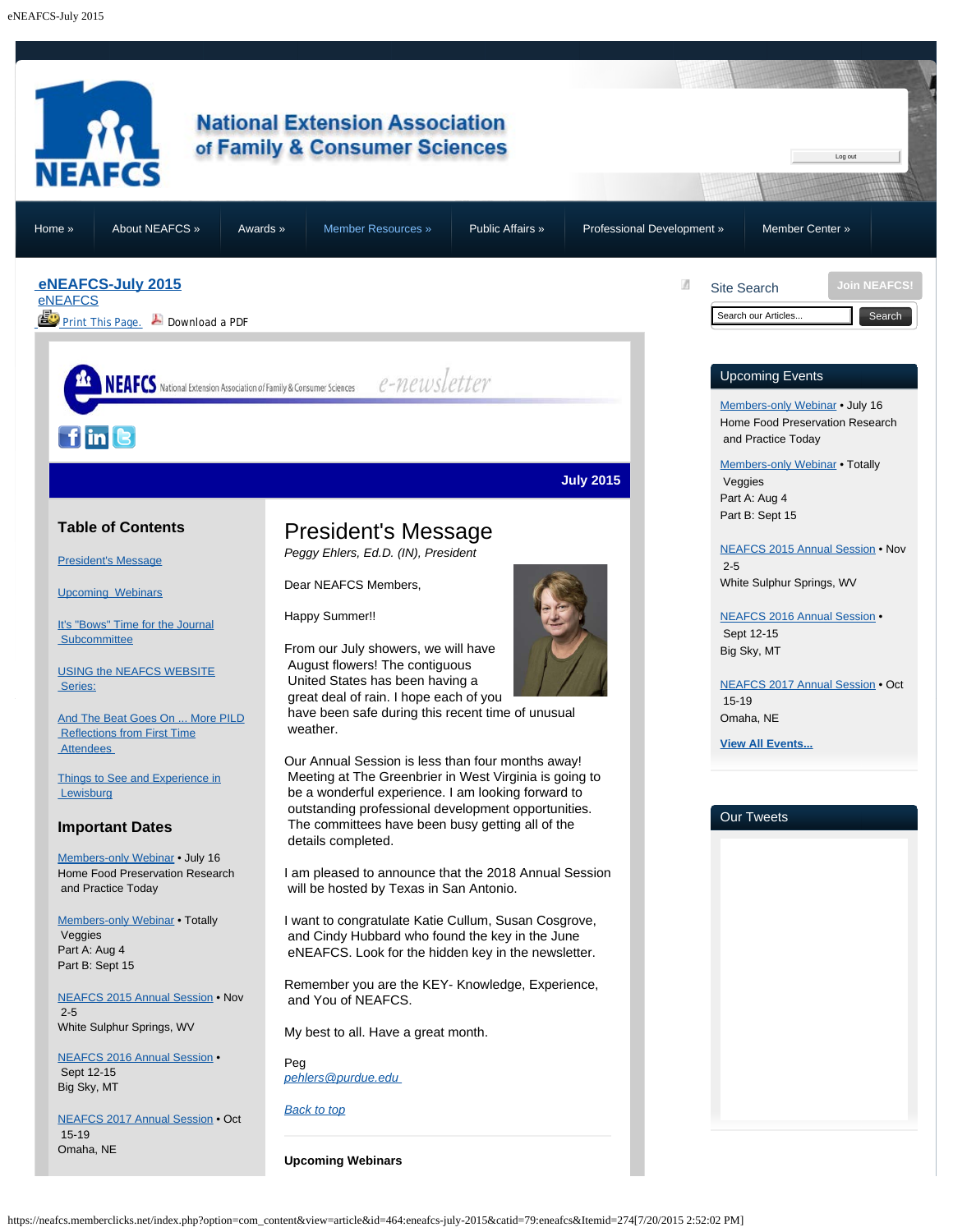### **[View All Events...](https://neafcs.memberclicks.net/index.php?option=com_mc&view=mc&mcid=9)**

*Julia Zee (HI), Webinar Subcommittee Chair*



Join us for these upcoming webinars!

On Thursday, July 16, learn about the latest in home food preservation research and resources with Dr. Elizabeth L. Andress, Professor, Foods and Nutrition and Extension Food Safety

Specialist, University of Georgia.

"Totally Veggies," a 4-lesson series curriculum, will be presented in two parts by Mary Ehret, Frances Alloway, and Dori Campbell of Pennsylvania State University Extension. Part A on August 4 gives an overview of vegetables, focusing on leafy greens, and Part B on September 15 will be an in-depth review of orange, cruciferous and root vegetables.

Register online for the live presentations of these webinars, or visit the Webinar Archives on the NEAFCS website under Professional Development to later view the recordings and download the presenters' slides and handouts.

If you have a program that you'd like to share with NEAFCS members, submit a proposal online anytime. NEAFCS webinars are peer-reviewed and presented to a nationwide audience.Visit the webinars webpage [\(http://www.neafcs.org/webinars](http://www.neafcs.org/webinars)). Email me [\(zee@hawaii.edu](mailto:zee@hawaii.edu)) if you have any questions or a suggestion for a future webinar.

#### [Back to top](#page-0-3)

**It's "Bows" Time for the Journal Subcommittee!** *Debby Mathews (AL), President-Elect*

<span id="page-1-0"></span>

Yes, it is time for our *Journal of NEAFCS* subcommittee to take center stage for bows! Their work was concluded when the Journal was posted online in January 2015.

The objective of this committee is to empower NEAFCS members through shared educational opportunities to publish their research and scholarly

 activities. In addition to all that goes with creating and editing a journal, this group works hard to solicit both articles and reviewers for the articles. This is time intensive work!

Although much time is devoted to the many tasks involved in journal creation (including proof-reading), those who serve on this committee must have a passion for their work. Fortunately, their work is divided among committee members. For instance, apprentice chairman, Sarah Ransom (TN), is in charge of reviewers for articles and the review process. For the 2014 Journal there were 25 reviewers.

Jessica Hill (GA) chairs this subcommittee. Lauren Weatherford (WV) is the chair-elect, and Chris Kniep (WI) is the copy editor. There are thirteen others on this committee from states all around the USA. When asked "Why do you do this?" Chairman Jessica Hill had two reasons. 1) She does this to sharpen her critical thinking skills, and 2) she does this to stay abreast of research and best practices in Extension Family and Consumer Sciences. Jessica explained that both reasons relate to enhancing professionalism.

**National Extension Association of Family & Consumer Science** 140 Island Way, Ste 316 Clearwater Beach, FL 33767 (561) 477-8100 .<br>@neafcs.org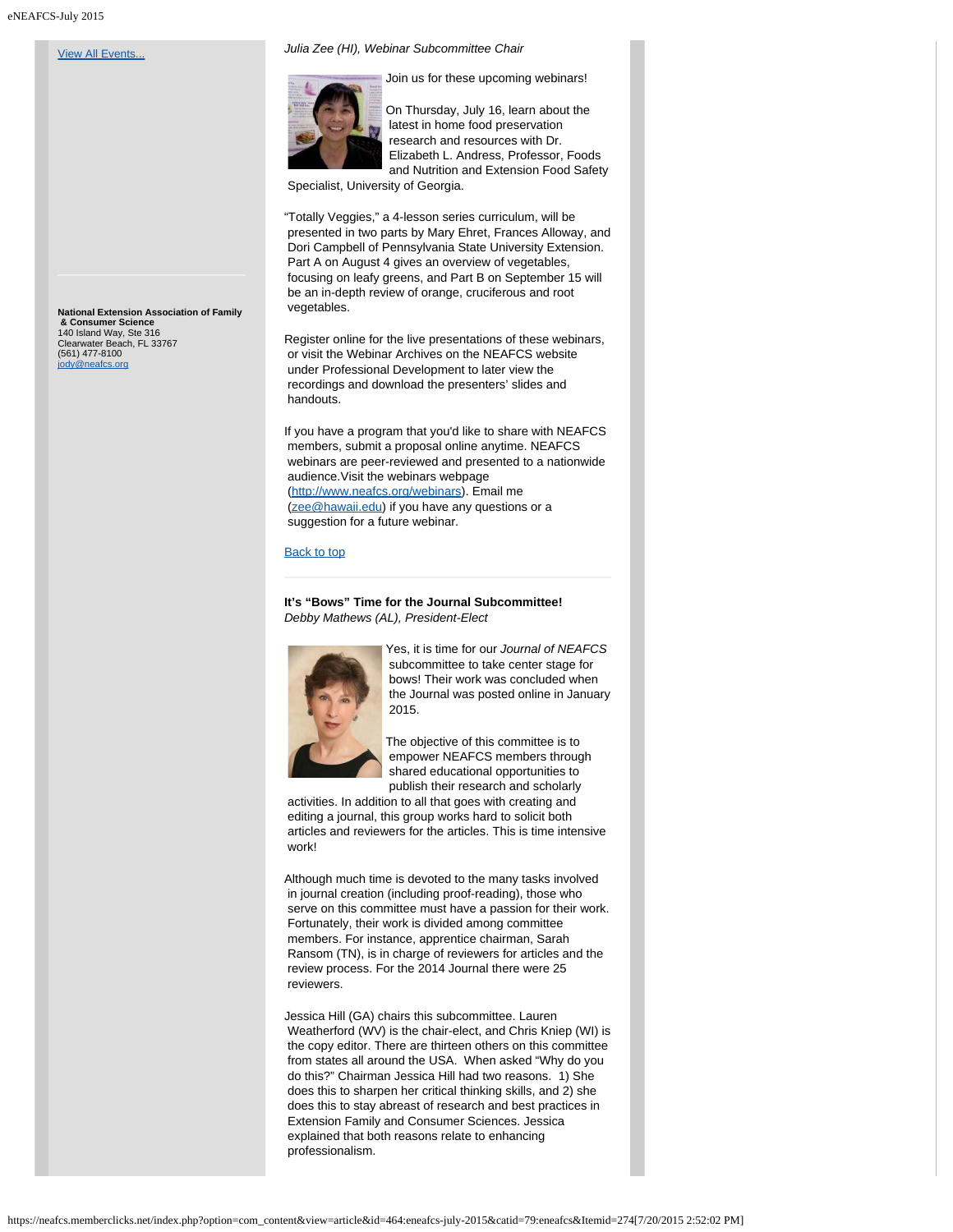Please join me in thanking these subcommittee members for making the *Journal of NEAFCS* happen. They all exhibit professionalism through this service to NEAFCS. Of course, your gratitude is best expressed through reading the *Journal of NEAFCS*.

#### [Back to top](#page-0-3)

## <span id="page-2-0"></span>**USING the NEAFCS WEBSITE Series: Need a Reviewer? Go to NEAFCS.org**

*Margie Memmott (UT), Vice President for Member Resources*



For members who are currently preparing packets for promotion, or developing new publications and need to find peer reviewers, log in to neafcs.org, click on the Member Resources tab, click on External Reviewers, then click on the External Reviewer (updated 2015) Link, which opens the current list ofNEAFCS External Reviewers for Promotion & Tenure and Publications.

[http://www.neafcs.org/member-resources---external](http://www.neafcs.org/member-resources---external-reviewers)[reviewers](http://www.neafcs.org/member-resources---external-reviewers) is the direct link.

This list specifies the reviewer's title, description or tenure/permanent status process, rank, area of expertise and availability to peer review extension publications. This will help those who are seeking a reviewer determine who will best meet their needs.

This External Reviewer list is just one more member service that can easily be accessed on the neafcs.org website.

[Back to top](#page-0-3)

# **And The Beat Goes On ... More PILD Reflections from First Time Attendees**

*Theresa C. Mayhew (NY), Vice President for Public Affairs*

<span id="page-2-1"></span>

It's probably an understatement to say that I love music (friends, family and coworkers will attest to the fact that I'm often prone to breaking out in song) so here are some more Public Issues Leadership Development (PILD) conference first timer reflections that, to quote one attendee, "sing our (NEAFCS) praises."

*"I would like to express my sincere gratitude for the opportunity to attend the PILD conference. This was an experience that I will never forget. It was the second trip of my eight-year Extension career that I had to travel alone. During the conference I gained personal growth, career awareness, appreciation and encouragement to continue my passion to improve the citizens and their quality of life. One comment that was shared that really resonated and made me think was "Our Past: Who and What we were, Our Present: Who and What we are, Our Future: Who and What we can and should be." I was proud to represent NEAFCS and my Alabama Affiliate."* -- Apriell Burgess, Urban Region Extension Agent II, Auburn University

"My journey into JCEP and PILD has had an even larger impact on me than I ever dreamt. The ability to converse with other delegates from across the country has given me insight into some of the challenges our chapter is facing. I have shared many of the new ideas with our Extension team. I always knew our jobs were very political. The threat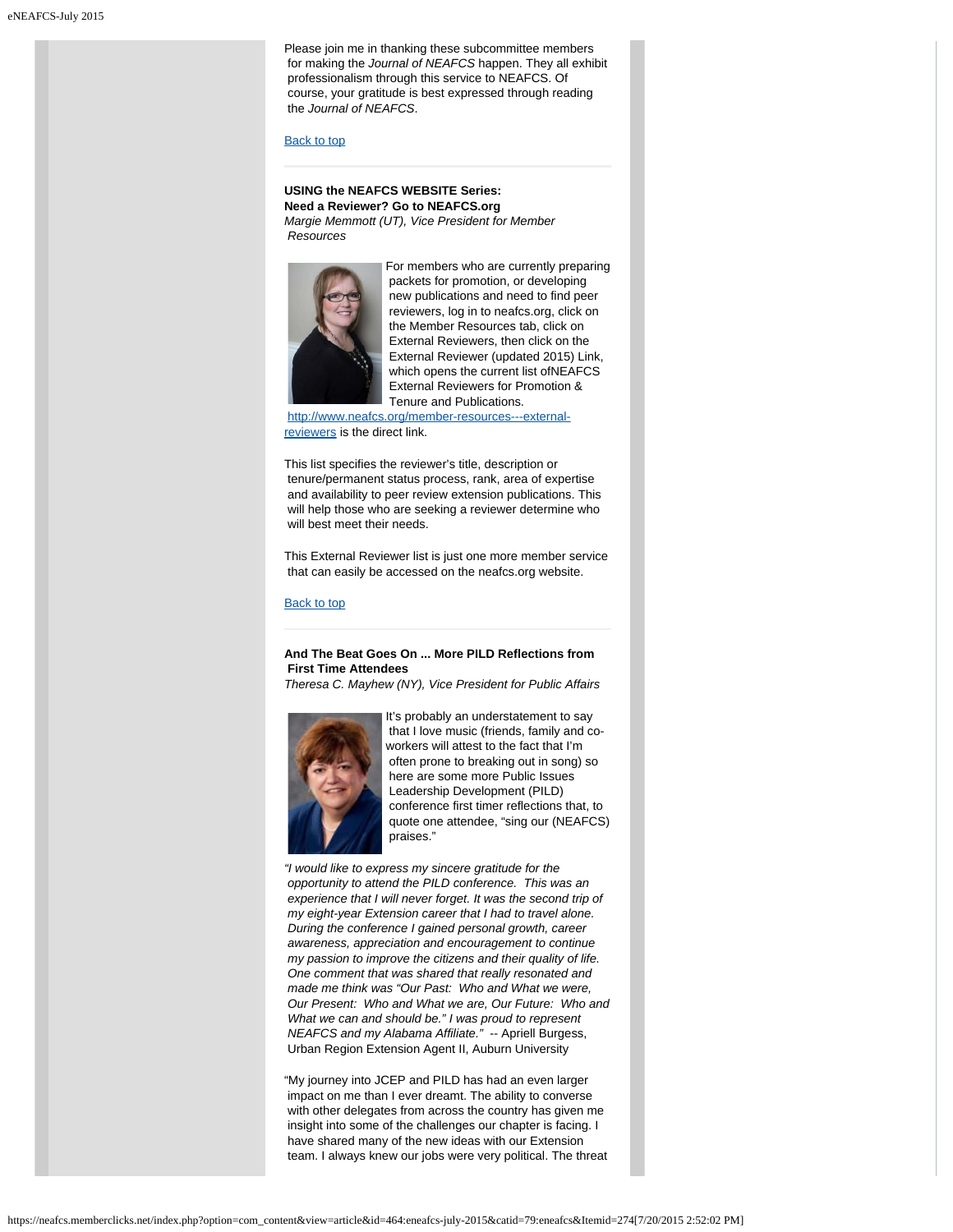of our quorum court cutting our budget years ago helped put that into perspective. And now with our staffing at a low it is even more imperative to sing our praises and help educate the public and our politicians to the value of Extension programming. I was honored to share our State's successes in EFNEP and FCS with our representative's staffers." – Keith A. Cleek, Regional Program Associate – EFNEP, University of Arkansas Cooperative Extension

*"Perhaps it was soft and delicate movement of the cherry blossoms in the spring breeze but this experience was a relaxing one, not rushed like some National meetings I have attended have been. The program was well designed, the scholarship expectations clearly outlined, and all of the sessions I attended were engaging and interactive. Three segments stood out: the NC Biotechnology Director's insights into the best way to approach congressmen and women; the FCS National Program Leaders session Tuesday morning and the NEAFCS business meeting that afternoon; and the utterly dynamic Barbara Chamberlin framing technology for me in a new supportive way. I was recently criticized for not being as current in technology but she made me feel okay about taking it in small doses so I am not overwhelmed. That alone was worth the price of admission for me. Thank you for my scholarship and the opportunity to meet with so many dynamic FCS educators. At this time North Carolina Cooperative Extension is going through a restructuring and reduction in staff. This conference offered me a chance to catch my breath, step back and reflect on what is going on nationally, and just relax and enjoy the cherry blossoms. It was work but it didn't feel like work, it felt like we were doing all we can to continue to promote Extension and our mission."* – Debbie Cox, Stokes County Extension Director, North Carolina State University Extension Service.

"As I packed for my first trip to the PILD Conference, I was unsure of what to expect. The theme for our conference was "Imagining Extension – Eyes on the future …" and my experience at the conference did afford me the tools to ask what can I do to get the message out about Extension to local, state, and national shareholders. I was impressed with the variety in the states, the use of volunteers, the 1890 schools, and the fact we had a common purpose of educating our legislators about Extension. This was a pivotal experience for me in my professional life. Thank you so much for the scholarship and the opportunity to go to Washington and stand tall as a representative of NEAFCS/GEAFCS." -- Heidi L. Flowers, County Coordinator and FCS Agent; University of Georgia Extension – Ware County

## [Back to top](#page-0-3)

**Things to See and Experience in Lewisburg** *Kay Davis (WV), WVU-Extension Families and Health Agent*

<span id="page-3-0"></span>

Lewisburg is nestled in the heart of the Greenbrier Valley and offers visitors unique shopping as well as elegant and casual dining experiences. Historic downtown offers southern charm in a small town package. Slow down and take time to explore the local antique shops, clothing boutiques, craft and specialty stores that offer art, vintage collectables, and special one-of–a-kind pieces.

 The arts come alive at the Greenbrier Valley Theater and local galleries.